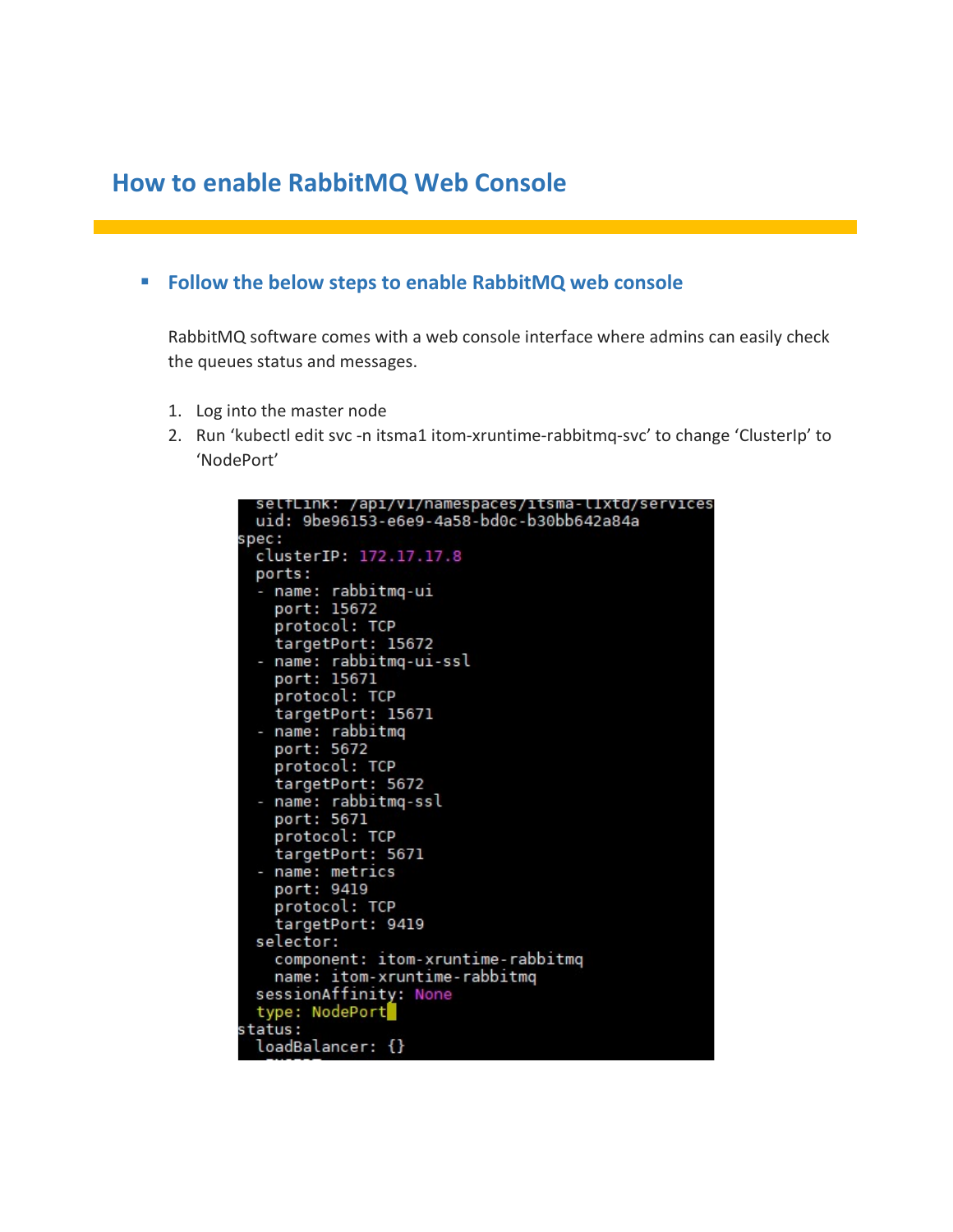3. Run 'kubectl get svc -n itsma1 | grep rabbitmq' to get the port number, such as the 'port:59120' as below:

| [root@ult01vm0487 ~]# kubectl get svc -n itsma-l1xtd   grep rabbitmg |           |                      |        |                                           |
|----------------------------------------------------------------------|-----------|----------------------|--------|-------------------------------------------|
| itom-xruntime-rabbitmg-svc                                           |           | NodePort 172.17.17.8 | ≺none≻ | 15672:59120/TCP, 15671:36352/TCP, 5672:18 |
| 419:38865/TCP                                                        |           | 15d                  |        |                                           |
| saw-rabbitmg                                                         | ClusterIP | None                 | knone> | 25672/TCP                                 |
|                                                                      |           | 15d                  |        |                                           |

4. On a URL, hit http://FQDN:59120 as the following: (User/PWD: maasuser/maasuserpwd)

|                              | RabbitMQ Management | ×                                              |           |                   |               |
|------------------------------|---------------------|------------------------------------------------|-----------|-------------------|---------------|
| $\leftarrow$ $\rightarrow$ C |                     | 120 Not secure   ult01vm0487.swinfra.net:59120 |           |                   |               |
|                              |                     |                                                |           | <b>L</b> RabbitMQ |               |
|                              |                     |                                                | Username: |                   | 宋             |
|                              |                     |                                                | Password: |                   | $\frac{1}{2}$ |
|                              |                     |                                                | Login     |                   |               |

Note: For some versions, the login will not work, therefore you might need to also execute the following commands to create a RabbitMQ user with Admin rights:

1. Exec into the RabbitMQ POD:

kubectl exec infra-rabbitmq-0 -n itsma-XXXXXX -c itom-xruntime-rabbitmq -it sh

2. Execute the creation commands:

rabbitmqctl add\_user monitorUser monitorUser rabbitmqctl set\_user\_tags monitorUser administrator rabbitmqctl set\_permissions -p / monitorUser ".\*" ".\*" ".\*"